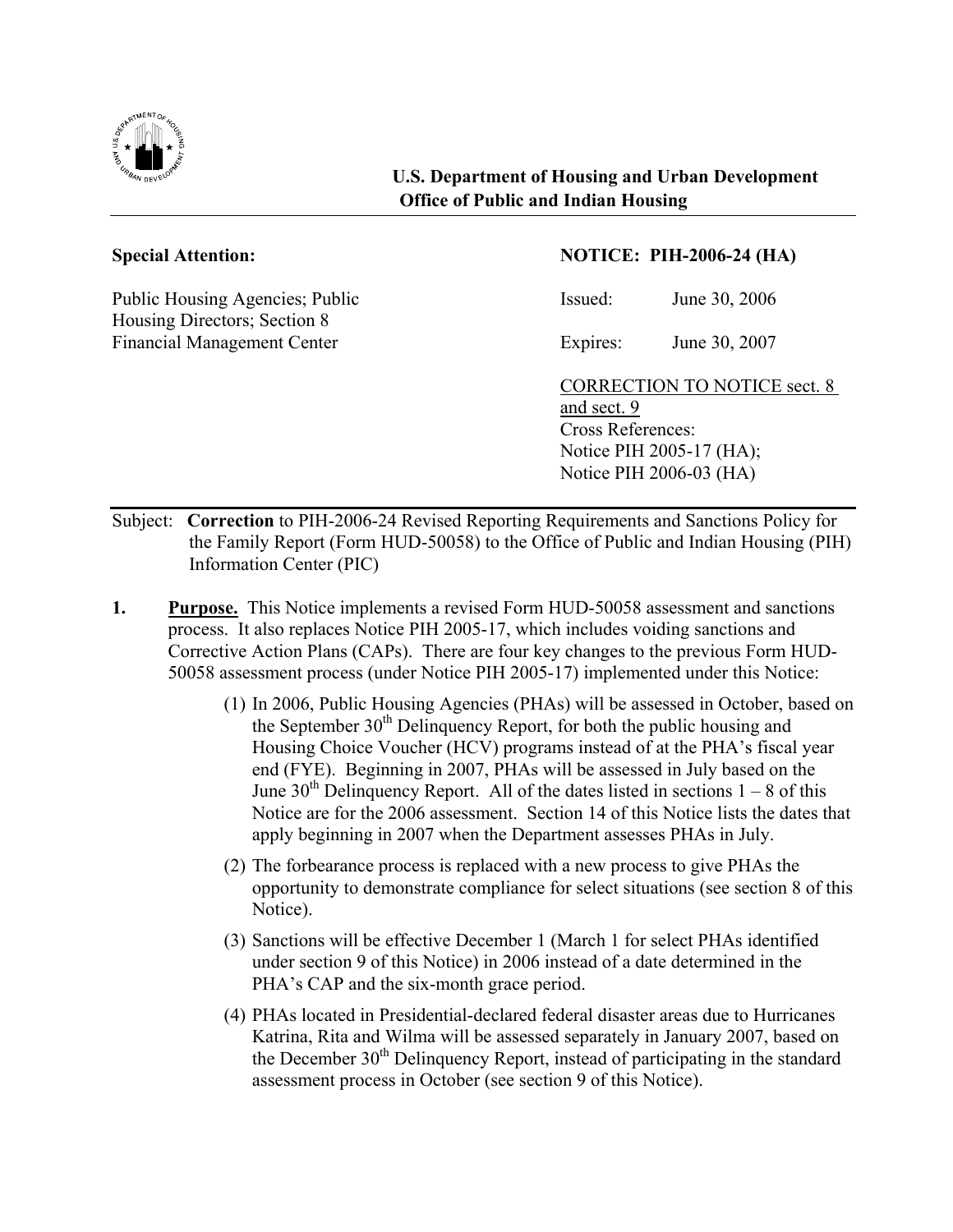**Note:** This Notice only replaces the sanctions and CAPs under Notice PIH 2005-17. The reporting requirement as it relates to the five SEMAP indicators will remain in effect (see section 11 of this Notice).

The Department places great importance on the data it receives from PHAs. The Department relies on PHAs to submit accurate, complete and timely data in order to administer, monitor and report on the management of the public housing and HCV programs. In order to fully justify its budget requests to Congress, the Department needs full cooperation from all PHAs in meeting their reporting requirements. The Form HUD-50058 data will also assist the Department in responding to future natural disasters and emergency situations.

- **2. Applicability.** This Notice applies to PHAs administering public housing (low-rent "conventional") and/or HCV programs (including the project-based certificate and voucher programs and homeownership option). For PHAs that participate partially in the Moving to Work (MTW) program, sections 1 –14 of this Notice only apply to those households that are not part of the MTW program. Sections 1-14 of this Notice do not apply to PHAs that participate fully in the MTW program, households who participate in the Moderate Rehabilitation Program or Tribally Designated Housing Entities (TDHEs).
- **3. Background.** The Department implemented the Form HUD-50058 assessment and sanctions process to improve Form HUD-50058 reporting rates. It is critical to improve reporting rates so the Department:
	- (1) Has complete Form HUD-50058 data from PHAs in order to conduct performance assessments of PHAs, assess PHA compliance with regulations and analyze the impact of proposed program changes.
	- (2) Can meet its Fiscal Year 2006 Annual Performance Plan (APP) goal of ensuring the national average Form 50058 reporting rates for both public housing and HCV households are at or above 95 percent (see APP Goal EM 4.2, http://www.hud.gov/offices/cfo/reports/2006/app2006.pdf).
	- (3) Clear the material weakness reported by the Office of the Inspector General's (OIG) independent audit of the Department's financial statements of not establishing requirements to ensure that PHAs accurately and fully report all tenant data for every reporting period in which rental subsidies are expended.
- **4. Minimum Reporting Rate.** PHAs that administer public housing or HCV programs must submit 100 percent of family records to the Department's PIC Form 50058 module. Form HUD-50058 records must be transmitted electronically to PIC as set forth by 24 CFR Part 908. The PIC Form 50058 module is the Department's official system to track and account for public housing and HCV family characteristics, income, rent and other occupancy factors. PHAs must submit accurate records with no fatal edits (edits that cause PIC to reject records in order to maintain the integrity of the PIC data) for the Department to consider the records successfully submitted. PHAs must have a minimum 95 percent reporting rate (or 94.5 percent before rounding) for public housing and HCV families at the time of their annual Form HUD-50058 reporting rate assessment or be subject to sanctions.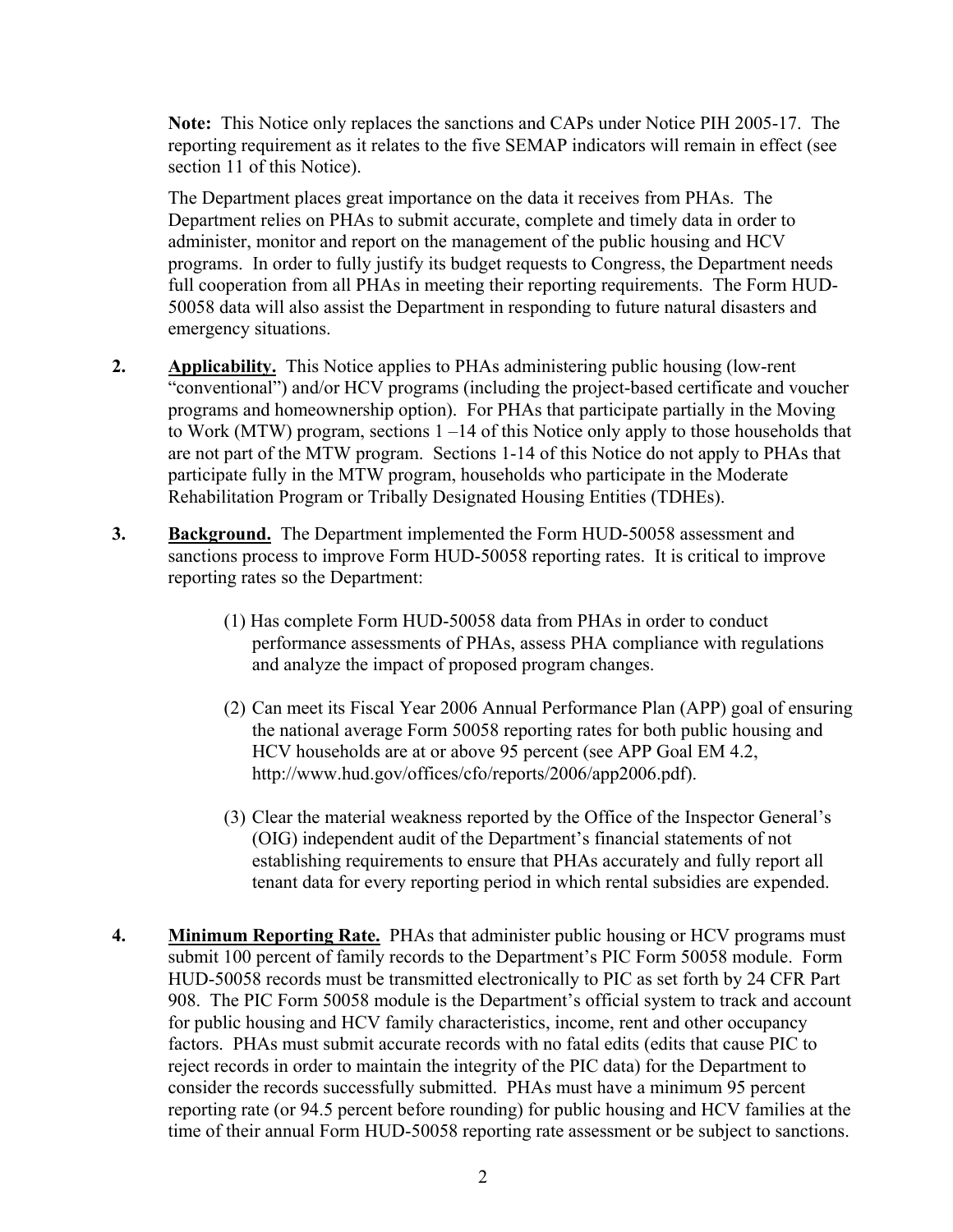The Department calculates reporting rates separately for the public housing and HCV programs. For additional information pertaining to the reporting rate calculation, see the Delinquency Report Guide that will be posted on the HUD Website. For additional information pertaining to the PIC Form 50058 fatal edits, see the Form 50058 Technical Reference Guide available at:

http://www.hud.gov/offices/pih/systems/pic/50058/pubs/trg/index.cfm.

The Department will assess public housing and HCV reporting rates annually. In 2006, this assessment will take place in October and in the following years it will take place in July. The Department will use the September  $30<sup>th</sup>$  PIC Delinquency Report available on approximately October  $10<sup>th</sup>$  to assess reporting rates in 2006. PHAs are encouraged to monitor their own reporting rates. The Department requires PHAs to continuously update PIC by accurately reporting Form HUD-50058 data on time and to keep their public housing unit status data current in the PIC Development Sub-module. PHAs can obtain their reporting rates by accessing the PIC Delinquency Report.

- **5. Sanctions.** The Department may implement sanctions for failure to meet the minimum reporting rate described in section 4 of this Notice. Public housing sanctions will be applied against the monthly scheduled operating subsidy and HCV sanctions will be applied against the administrative fee. All public housing sanctioned funds will be returned once the PHA's reporting rate is in compliance. All HCV sanctioned funds may be permanently recaptured and may not be returned to the PHA once its reporting rate is in compliance.
	- **(1) Public Housing Sanctions.** Pursuant to Section 6(j)(4)(A)(ii) of the U.S. Housing Act of 1937, 24 CFR 990.200(c) and 24 CFR 990.215(c), PHAs not in compliance will have payment "withheld in an amount equal to HUD's estimate of the loss of rental income to the PHA resulting from its failure to comply with these requirements", which HUD has determined to be five percent of its monthly scheduled operating subsidy. PIC reporting rates also may be taken into consideration for future funding distributions under the U.S. Housing Act of 1937, as amended. PHAs with reporting deficiencies could experience diminished funding due to poor PIC substantiation of program needs and related requirements.
	- **(2) Housing Choice Voucher Program Sanctions.** Pursuant to 24 CFR 982.152(d), HUD may reduce or offset any administrative fee to a PHA in an amount determined by HUD if the PHA fails to perform PHA administrative responsibilities. PHAs subject to sanctions because their reporting rate for HCV families falls below 95 percent may have their administrative fee for the calendar year reduced or offset in an amount determined appropriate by HUD. In determining whether, and to what extent, HUD will reduce or offset the administrative fees, HUD will consider such factors as the magnitude of the deficient reporting rate and the number of months that the reporting deficiency persists subsequent to the annual assessment.
- **6. Sanctions Process.** Beginning in October 2006, the Department will assess all PHAs using the September 30<sup>th</sup> Delinquency Report. PHAs with reporting rates under 95 percent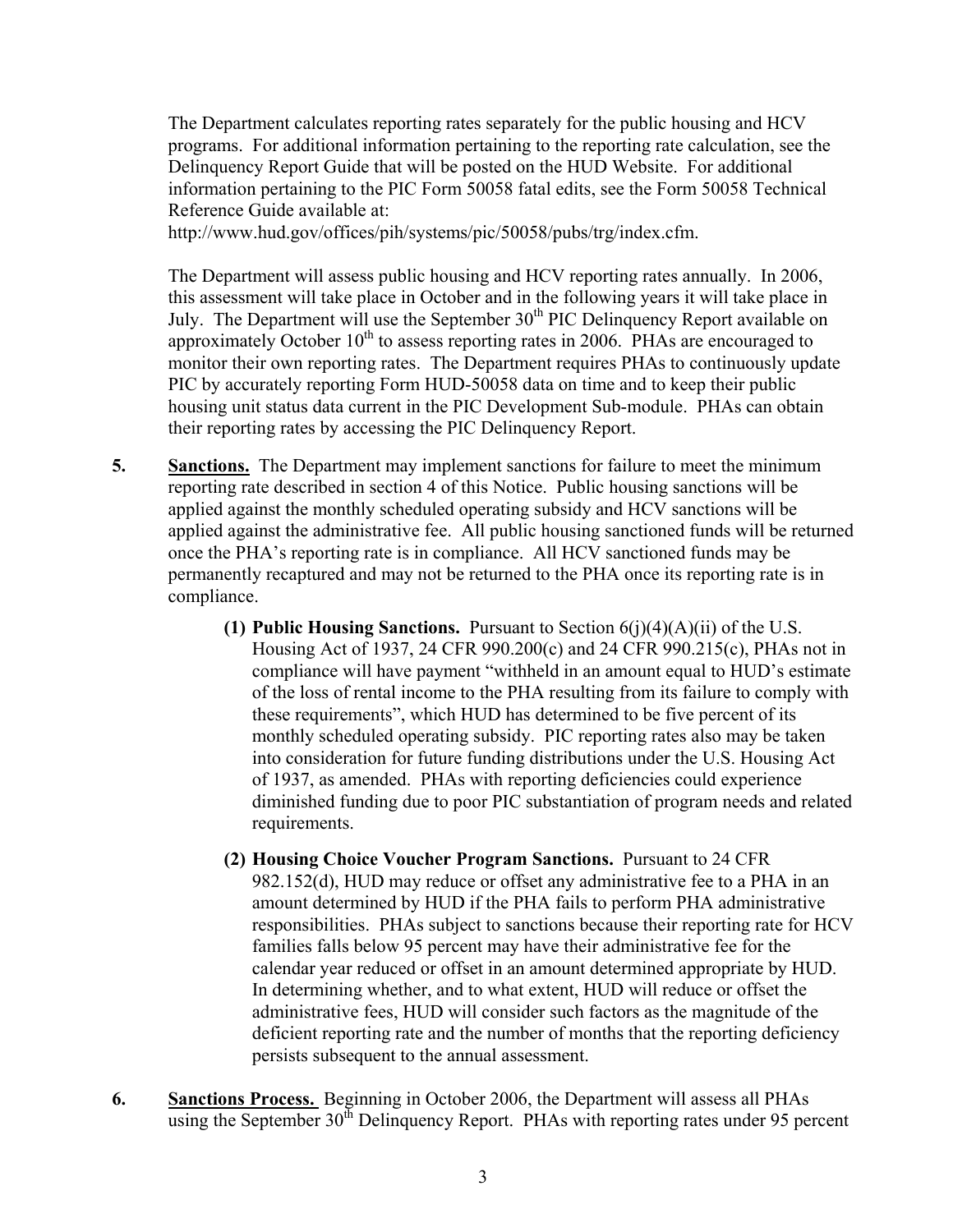may be sanctioned effective December  $1<sup>st</sup>$ . For each additional month that a PHA is delinquent after September  $30<sup>th</sup>$ , the PHA may be sanctioned an additional month. Therefore, a PHA that is still under-reporting per the October  $31<sup>st</sup>$  Delinquency Report may be sanctioned again effective January  $1<sup>st</sup>$ . The delay in imposing sanctions is necessary to allow time for Headquarters to review demonstration of reporting compliance under section 8 of this Notice.

Each month, the Department will review the previous month's Delinquency Report and the reporting rates of sanctioned PHAs. The Department will lift sanctions once the Delinquency Report or the PHA can demonstrate that it has raised its reporting rate to 95 percent or above.

**Example:** The Department determines that a PHA with a reporting rate below 95 percent as of the September  $30<sup>th</sup>$  Delinquency Report raises its reporting rate as of the February  $28<sup>th</sup>$ Delinquency Report. The PHA's reporting rate was under 95 percent for five months (September-January). The Department may implement the sanction for those five delinquent months from December  $1<sup>st</sup>$  through April  $30<sup>th</sup>$ .

- **7. Notification.** The Department will notify all PHAs with reporting rates under 95 percent within five days of the availability of the Delinquency Report for the applicable month.
- **8. Demonstration of Reporting Compliance.** A PHA with a reporting rate under 95 percent as reflected on the September  $30<sup>th</sup>$  Delinquency Report may avoid sanctions if it can demonstrate that its reporting rate is 95 percent or above after adjusting for at least one of the following reasons:
	- (1) Leased units for the month ending September  $30<sup>th</sup>$ , or any month thereafter are less than the leased units for the applicable month as reported in the Voucher Management System (VMS). This would affect the denominator of the PHA's reporting rate for the HCV program.
	- (2) Under portability, receiving PHAs are not properly submitting Form HUD-50058 records on families for which they are billing the initial PHA or have not correctly completed line 12f (PHA code billed) and the initial PHA has submitted a Form HUD-50058 Portability Move-out record (action code  $2a = 5$ ) for these families. Consequently these families will not be recorded on the PIC PHA Billed Portability Billing Report. This would affect the denominator of the PHA's reporting rate for the HCV program.
	- (3) Under portability, the receiving PHA is unable to enter the Form HUD-50058 Portability Move-in record (action code  $2a = 4$ ) for a family it absorbed because the initial PHA has not entered a Form HUD-50058 Portability Move-out record (action code  $2a = 5$ ) and the receiving PHA reported this situation to its local field office for resolution prior to the end of the assessment period. This would affect the numerator of the PHA's reporting rate for the HCV program.
	- (4) A PHA submitted a Form HUD-50058 End of Participation record  $(2a=6)$  for a public housing family with a September  $30<sup>th</sup>$  effective date, or the end of any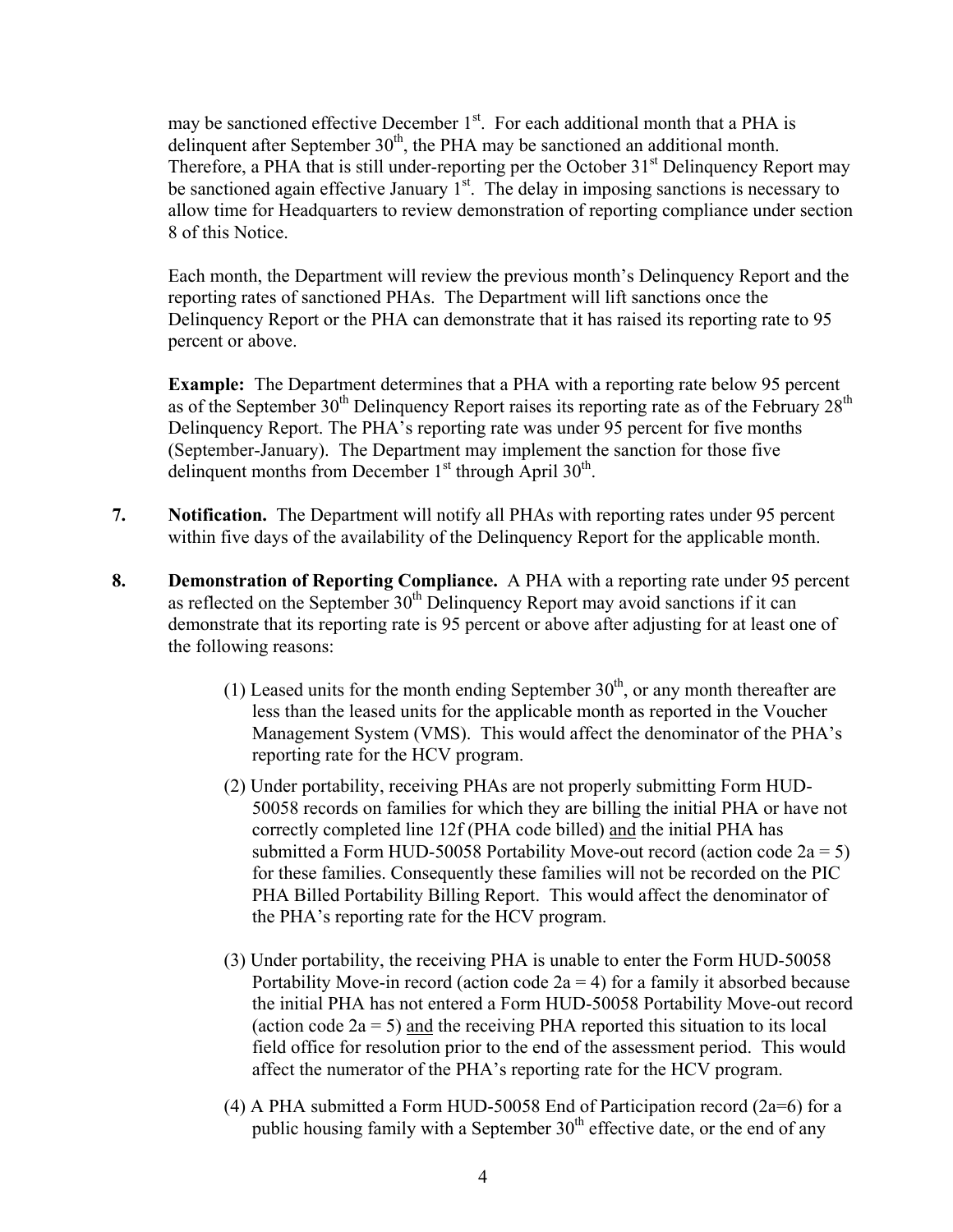month thereafter, and PIC considers this unit as not reported while it was actually occupied through the end of the month.

PHAs that believe that their reporting rate would be 95% or more after making one or more of the adjustments described in items  $(1) - (4)$  above, must provide sufficient documentation no later than 10 days from the date the PHA receives notification from the Department (see section 7) to avoid sanctions or continued sanctions. PHAs must submit their data via email to Pih 50058 Assessments@hud.gov and copy their respective Field Offices. The following table lists the required documentation for reasons (1) through (4).

| <b>Reason</b> | <b>Required Documentation</b>                                              |
|---------------|----------------------------------------------------------------------------|
|               | PHA must submit the number of unit months leased for the applicable month  |
|               | that has been (or will be) entered into VMS.                               |
| 2             | PHA must submit the family's head of household full name, the PHA code     |
|               | and the PHA name of the receiving PHA that is not reporting on the family. |
| 3             | PHA must submit the family's head of household full name, the PHA code     |
|               | and the PHA name of the initial PHA that is not reporting on the family.   |
| 4             | PHA must submit the head of household's full name for the family the PHA   |
|               | submitted a Form HUD-50058 End of Participation record $(2a=6)$ effective  |
|               | September $30th$ , or the end of any month thereafter.                     |

Headquarters will review submitted documentation and notify these PHAs and their respective Field Offices whether or not their documentation is accepted. PHAs with accepted documentation supporting a reporting rate of at least 95 percent as of the annual assessment do not need to submit further documentation if their reporting rate continues to be under 95 percent following the annual assessment. If a PHA's reporting rate continues to be under 95 percent at the time of the next annual assessment (for example, when PHAs are assessed again as of the June 30, 2007 Delinquency Report), the PHA needs to submit new documentation for that period to avoid sanctions. If a PHA cannot demonstrate that its reporting rate is at least 95 percent for the annual assessment and its reporting rate continues to be under 95 percent the following month (for example, as of the July  $31<sup>st</sup>$ Delinquency Report), the PHA can submit new data to demonstrate that its reporting rate is at the required level. All data demonstrating that the PHA is in compliance with the required reporting rate is due 10 days from the date the PHA is notified by the Department that its reporting rate is still under 95 percent (see section 7).

**9.** Exemptions for Disaster-affected PHAs. All PHAs in areas the President declared to be a federal disaster area as a result of Hurricanes Katrina, Rita or Wilma are exempt from the October 2006 assessment process. PIH will conduct a one-time special assessment for these PHAs in January 2007. The same assessment process discussed in sections 4 – 8 of this Notice applies to the disaster-affected PHAs with the exception of the dates. The following table provides the dates for the January 2007 assessment period: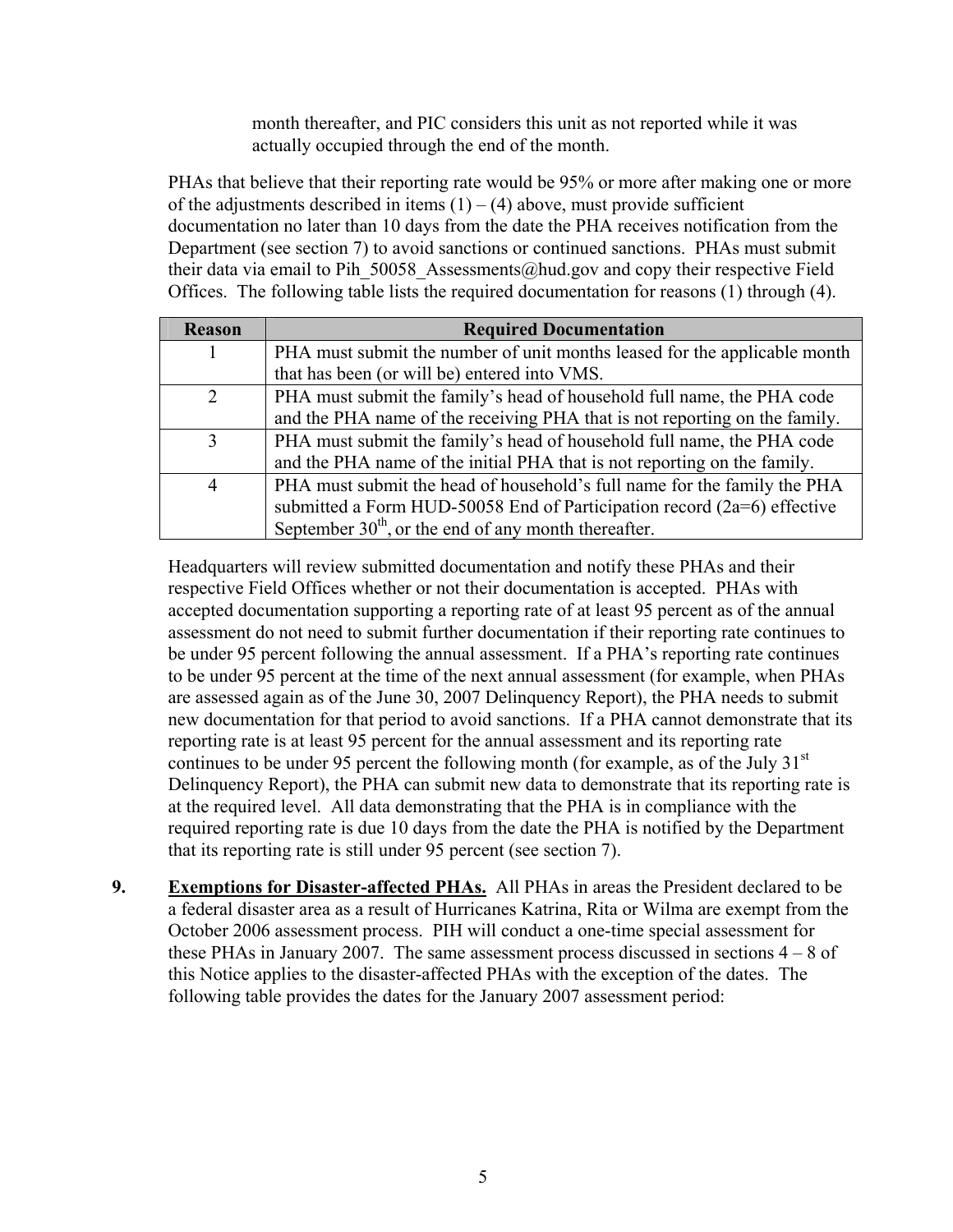| Month PHAs assessed                | January 2007                          |
|------------------------------------|---------------------------------------|
| Delinquency Report used            | December 31, 2006 Delinquency Report  |
| Date Delinquency Report available  | Approximately January 10, 2007        |
| Due date to demonstrate compliance | 10 days from the date notified by the |
|                                    | Department (see section 7)            |
| Date sanctions go into effect      | March 1, 2007                         |

A PHA with a reporting rate under 95 percent as of December  $31<sup>st</sup>$  may be sanctioned each month the PHA continues to be deficient in its reporting rate. All disaster-affected PHAs will be assessed with all other PHAs in subsequent assessment cycles beginning in July 2007.

**10. PHAs Assessed under Notice PIH 2005-17.** PHAs with December 31, 2005, and March 31, 2006, fiscal year ends (FYE) granted forbearance under Notice PIH 2005-17 do not need to meet the milestones of their CAPs that addressed their Form HUD-50058 reporting deficiencies. The Department will reassess all December 31, 2005, and March 31, 2006, FYE PHAs (with the exception of the disaster-affected PHAs identified in section 9 of this Notice) in October 2006 in accordance with this Notice.

PHAs sanctioned under Notice PIH 2005-17 will have their sanctioned funds released. If sanctions have been imposed, notify the Department via e-mail at Pih 50058 Assessments@hud.gov and copy your local Field Office.

## **11. PIC Reporting and the Section Eight Management Assessment Program (SEMAP).**

The Department verifies five of the SEMAP indicators with data PHAs provide to PIC on the Form HUD-50058. To assign a rating other than zero for any of the five indicators, the Department requires a reporting rate to PIC of at least 95 percent. The 95 percent reporting rate went into effect with the December 31, 2005, submissions. Any SEMAP rating appeals based on reporting rate deficiencies will follow the SEMAP regulations in 24 CFR Part 985. However, PHAs may provide data under section 8 of this Notice to their Field Office prior to SEMAP scoring so that the PIC related indicators may be scored if the documentation regarding the PHA's reporting rate is approved. Field Offices will address other PIC reporting appeals related to SEMAP on a case-by-case basis.

- **12. PIC Reporting and Public Housing Assessment System (PHAS).** Form HUD-50058 reporting rates do not impact PHA PHAS scores.
- **13. Sanctions under Notice PIH 2006-03.** A PHA sanctioned under this Notice that is also sanctioned under Notice PIH 2006-03 may be sanctioned up to a cumulative 30 percent of its administrative fees at one time for delinquent VMS, Financial Assessment Subsystem (FASS) and/or Form HUD-50058 reporting.
- **14. Assessment Dates Beginning in 2007.** The following table provides the dates for key steps in the assessment process when the Department assesses PHAs in July beginning in 2007: